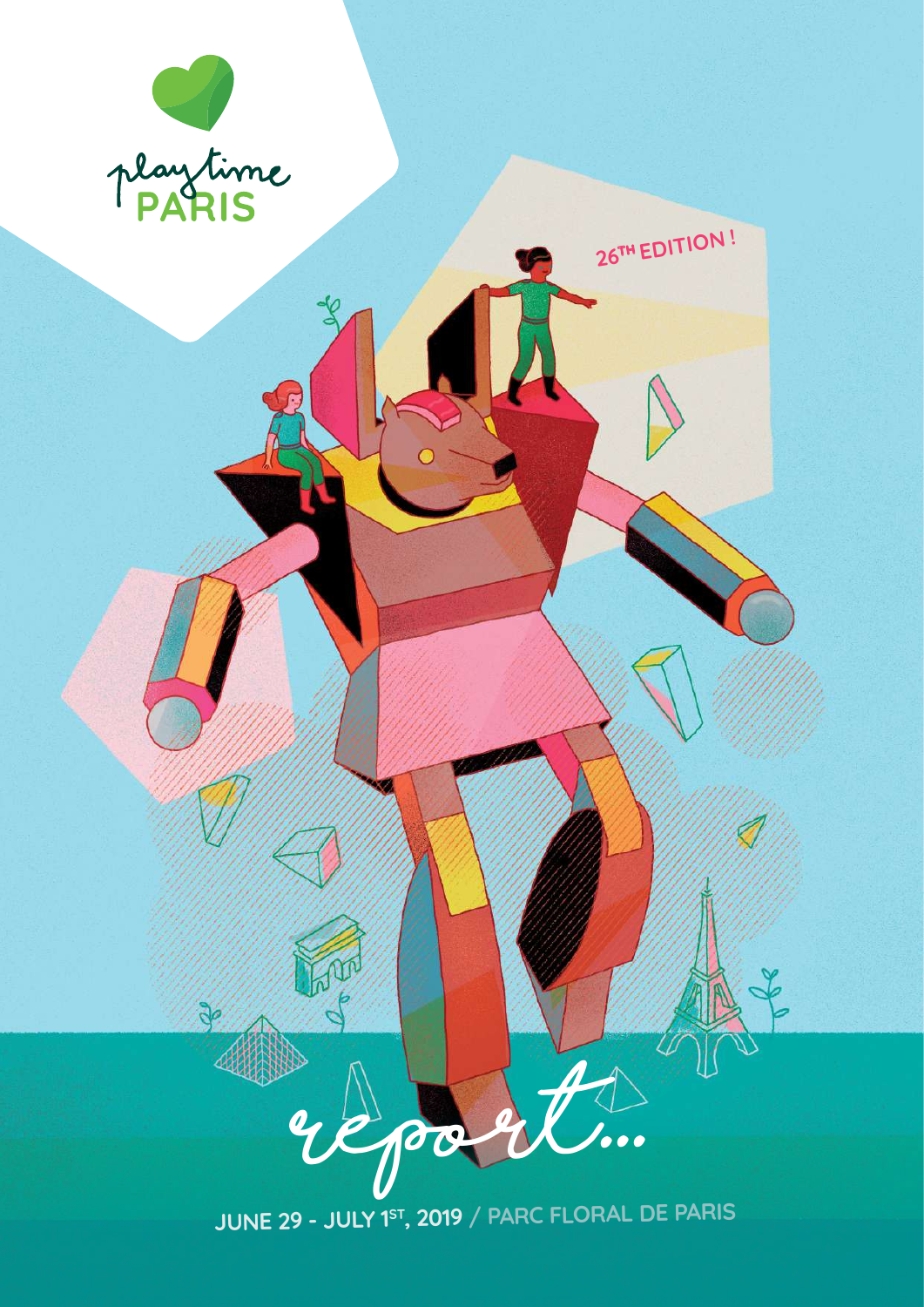

## **A REFRESHING EDITION AND A LOYALTY RATE IN STEADY GROWTH!**

**Blue skies and a sun at its zenith set the stage for a new edition of Playtime Paris rich in news! From June 29th to July 1st 2019, the top of Fashion and Lifestyle designers and buyers gathered at the Parc Floral de Paris for the presentation of the Spring-Summer 2020 collections.** 

First of all, you might want to know we decided to **limit the selection to 500 brands this season** (65% children's fashion, 32% lifestyle, 3% maternity). A bold choice in order to improve brand visibility and avoid diluting business relationships in a sector that remains under pressure. Among these brands, **109 were taking part in the show for the first time**, joining the Playtime family. There was noveltu to be found too in the layout, with the *inauguration of the lifestule showrooms* which naturally extended the hall's design offer; in the; **creation of the maternity pavilion** for a more intimate hosting of buyers; and in the **appearance of Playgrounds**, conceived as crossroads propitious for encounters, where visitors were invited to participate, learn and relax! **The new Crea.tif space** hosted as always a sharp selection of 12 textile designers who presented their drawings and prints, supported by a redesigned and more visual and graphical exhibition module.

It was therefore a more efficiently spaced out and more vibrant show which the **5,116 professional visitors** who made the trip were able to discover. A **6% decrease compared to last summer season of 2018**, tempered however by two encouraging statistics: an **increase in the loyalty rate of buyers**, 61% of whom have now been returning to the show, and **the noteworthy dynamism of Asian visitor figures** (South Korea and Japan overtook the United States for the first time, while China continued its progression... a good omen before the inauguration of Playtime Shanghai on July 23rd and 24th!)

« While the show was fully air-conditioned, the heat wave temperatures may have held back some buyers », analysed Chantal Danguillaume, Commercial Director of the show. « Retailers have had a very difficult season, especially in France with the 'Yellow Vest' movement, while simultaneously B2B orders continue to evolve by increasingly combining digital with physical. », she said. « In a time of profound soul-searching for all professionals in the sector, trade shows are no exception. At Playtime we continue to ask ourselves how best to help designers meet an ever-widening audience of informed consumers. », explains Sébastien de Hutten, director of Playtime.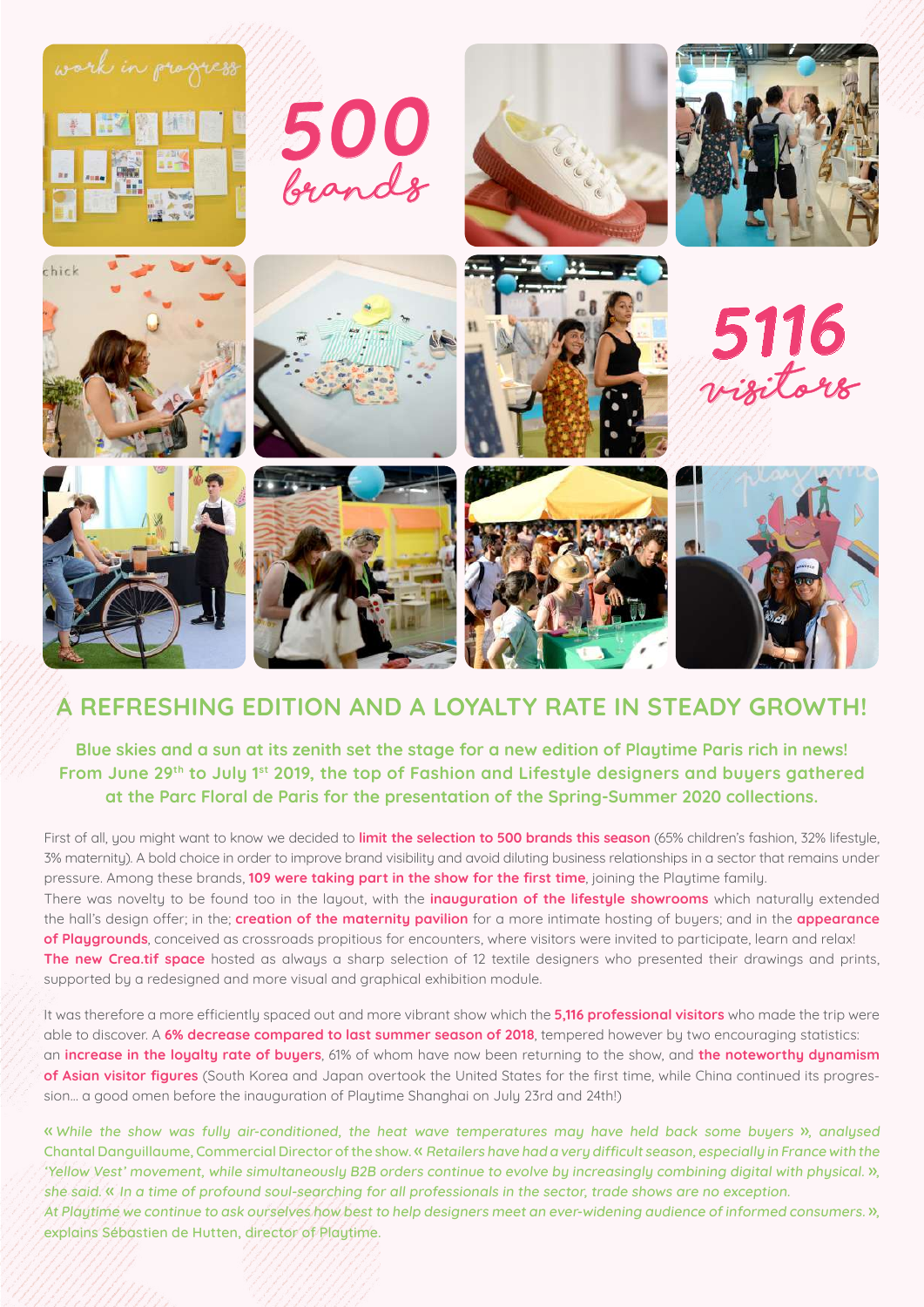

**As a result, Playtime Online appears more indispensable than ever within a global buying ethos that has become more rational and reactive. The online marketplace dedicated to the worlds of children's fashion and maternity celebrated its first birthday, bolstered by its beautiful selection of 130 brands and 3,000 buyers.** 

**And lastly, this edition will also remain a great source of inspiration thanks to the events it hosted:**

- **• Milk Magazine** and **kid's wear Magazine**'s photo exhibitions, as well as the live paintings of Chris Gambrell for **Pirouette** Screen Capture; **• Conferences and round tables** with exciting and passionate speakers
- **•** Participatory workshops animated by **Manufacture Paris**, **La Cabane à Rêves**, **Koko Cardboards**, and print designer **Camille Pianel**;

**•** And in the **trends spaces**, which gathered a fashion and lifestyle selection devised by creative agency **INSTINCT**, one could discover **Tohu-Bohu**'s giant herbarium, which dressed the «Pathfinders» forum, **Elsa Dray-Farges**'s extraordinary shadow masks for the «Fantasia» trend, and **Molistudio**'s hyper tennis, which give form to the «Press Start» trend.

**List of Milk Awards winners: Monkind** won the Fashion Milk Award, **Moumout**' was awarded the Best in France Milk Award, **Banabae** received the Crush Milk Award, and **Faire Child** the new Green Award.



## **All countries in descending order**

France, Belgium, Netherlands, United Kingdom, Germany, Spain, Switzerland, South Korea, Japan, United States, China, Italy, Portugal, Sweden, Russia, Austria, Denmark, Luxembourg, Poland, Ukraine, Canada, Brazil, Norway, Guadeloupe, India, Ireland, Lebanon, Turkey, Saudi Arabia, United Arab Emirates, Greece, Israel, Kuwait, Latvia, Peru, Lithuania, Morocco, Senegal, Singapore, South Africa, Australia, Croatia, Estonia, Iceland, Macau, Martinique, Mexico, Qatar, Romania, Serbia and Montenegro, Chile, Cuprus, Ecuador, Hong Kong, Aland Islands, Kazakhstan, Liechtenstein, Nigeria, Pakistan, the Czech Republic, Réunion,

## **Main buyers**

**DEtails :**

Alex and Alexa, Ama etc., Baby Kochs, Babybubble, Bao's kids, BHV, Birdsn'Bees, Bling sunday's best, Bonton, Boon Jr., Childrensalon, Cousins & Cousines, Deuxbebe, El Corte Ingles, Elegant child, Fenwick, Fleux, Frog and the Crown, Galeries Lafayette, Goldfish Kids Web Store, Kalle Children's Clothing & Shoes, KaDeWe, Kangaroo, Kids 21, Kodomo Beans, Isetan, La Di Da, La Redoute, Las Perlitas, Le Petit Souk, Lepishu / Lepi Tree, Le Temps des Cerises, Les Casse-Pieds, Les enfants d'abord, Les Petites Graines, Little Department Store, Little ground, Little hipstar, Mama Owl, Maralex Kids, Mase concept store, Mon Petit Child, Printemps, Orange Mayonnaise, Palazzo Kids, Panda and Cub, Rolling Kids, Smallable, Suus & Suus, The Hambledon, The Tot, Tinyapple, White Rabbit

## **Medias**

Air France Madame, Childhood Business, Collezioni, Doolittle, ELLE, Eltern family, Hello blogzine, kid's wear Magazine, KiDS, L'Obs, Leather Fashion Design, Little, Luna, M6 television, Magicmaman, Marie Claire, Marie Claire enfants, Milk, Milk Japon, Otmetka TV, Peter from Paris, Senken, Smudgetikka.com, TIAM